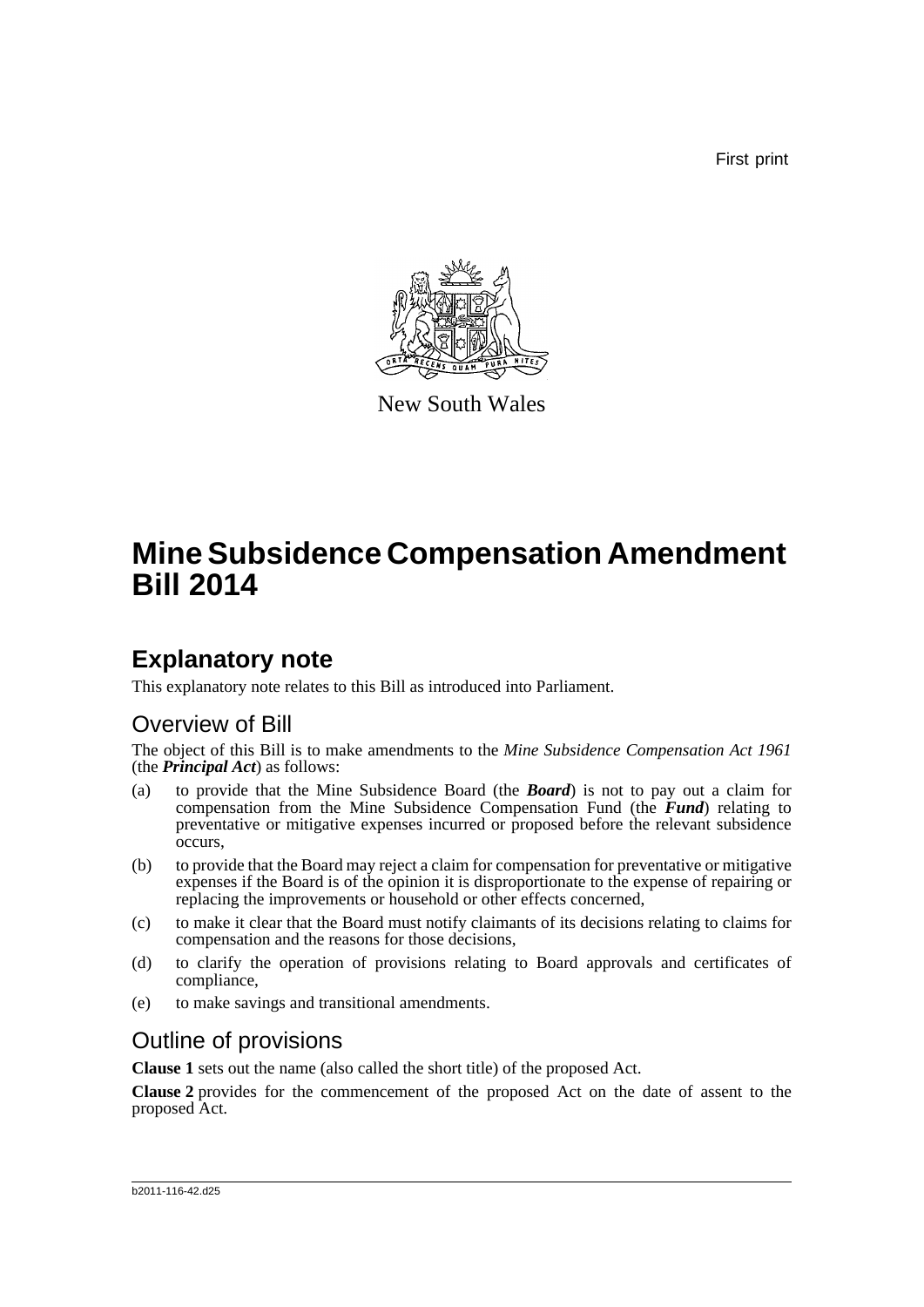### **Schedule 1 Amendment of Mine Subsidence Compensation Act 1961 No 22**

#### **Amendments relating to claims for preventative or mitigative expenses incurred or proposed before subsidence occurs**

#### **The Compensation Scheme**

The Principal Act establishes a compensation scheme to allow persons to make claims for compensation from the Fund for damage to certain assets (improvements and household and other effects) caused by coal or shale mining subsidence. Proprietors of colliery holdings are required to make contributions to the Fund. So long as a proprietor of a colliery holding has paid its required contributions to the Fund and observed the requirements to the relevant mining title, it is not liable for any damage caused by subsidence arising from its activities.

The compensation scheme established by the Principal Act also provides that claims for compensation may be made for proper and necessary expenses incurred in preventing or mitigating such damage where, in the opinion of the Board, an owner of an asset could reasonably have anticipated that the damage would otherwise have arisen from a subsidence that has taken place—see current section  $12A(1)$  (b) of the Principal Act.

For example, an owner of a house may claim compensation for preventative or mitigating work (such as building retaining walls or underpinnings, etc), before damage to the house occurs, if the damage is reasonably anticipated damage from a subsidence that has taken place.

The Board also has a function under section 13A of the Principal Act that enables it to arrange for preventative or mitigating works to be carried out as a means to reduce the total prospective liability of the Fund. The exercise of this function is within the discretion of the Board and the Principal Act does not provide for a statutory appeal to the Land and Environment Court regarding such decisions.

#### **The High Court Decision**

The High Court case of *Jemena Gas Networks (NSW) Limited v Mine Subsidence Board* [2011] HCA 19 expanded the operation of this scheme. In this case, Jemena Gas Networks (NSW) Limited, the owner of gas pipelines between Moomba and Sydney, was made aware that coal mining would take place under certain of their pipelines. Expert consultants predicted that the planned coal mining would cause subsidence that would damage a pipeline unless preventative or mitigating works were carried out. Consequently Jemena caused these works to be carried out (excavating the pipeline, decoupling it from the soil and carrying out associated filling). When Jemena claimed for compensation for the works, the Board refused to pay the claim relying on the fact that subsidence had not occurred before the expense of the works was incurred.

The High Court held, as a matter of legal interpretation, that a claim could be made under this scheme even before the subsidence had commenced, so long as it was reasonably anticipated that the subsidence would commence. The High Court reasoned that the Board's interpretation of the law would mean that an owner faced with slow subsidence would be able to claim compensation for preventative and mitigating works, but an owner faced with simultaneous subsidence and damage would not. In the opinion of the High Court, this result could not have been the intention of Parliament.

The High Court's expanded interpretation of section 12A of the Principal Act is now the law that governs the payment of compensation from the scheme.

#### **The Amendments**

**Schedule 1 [3] and [4]** amend section 12A of the Principal Act to modify and limit the operation of the compensation scheme as expanded by the High Court. Under the proposed new section  $12A(1A)$ , the Board must not make a payment from the Fund for a claim for any preventative or mitigative expense unless:

- (a) the claim is made after the subsidence concerned has commenced, and
- (b) the expense is incurred or proposed after the subsidence concerned has commenced, and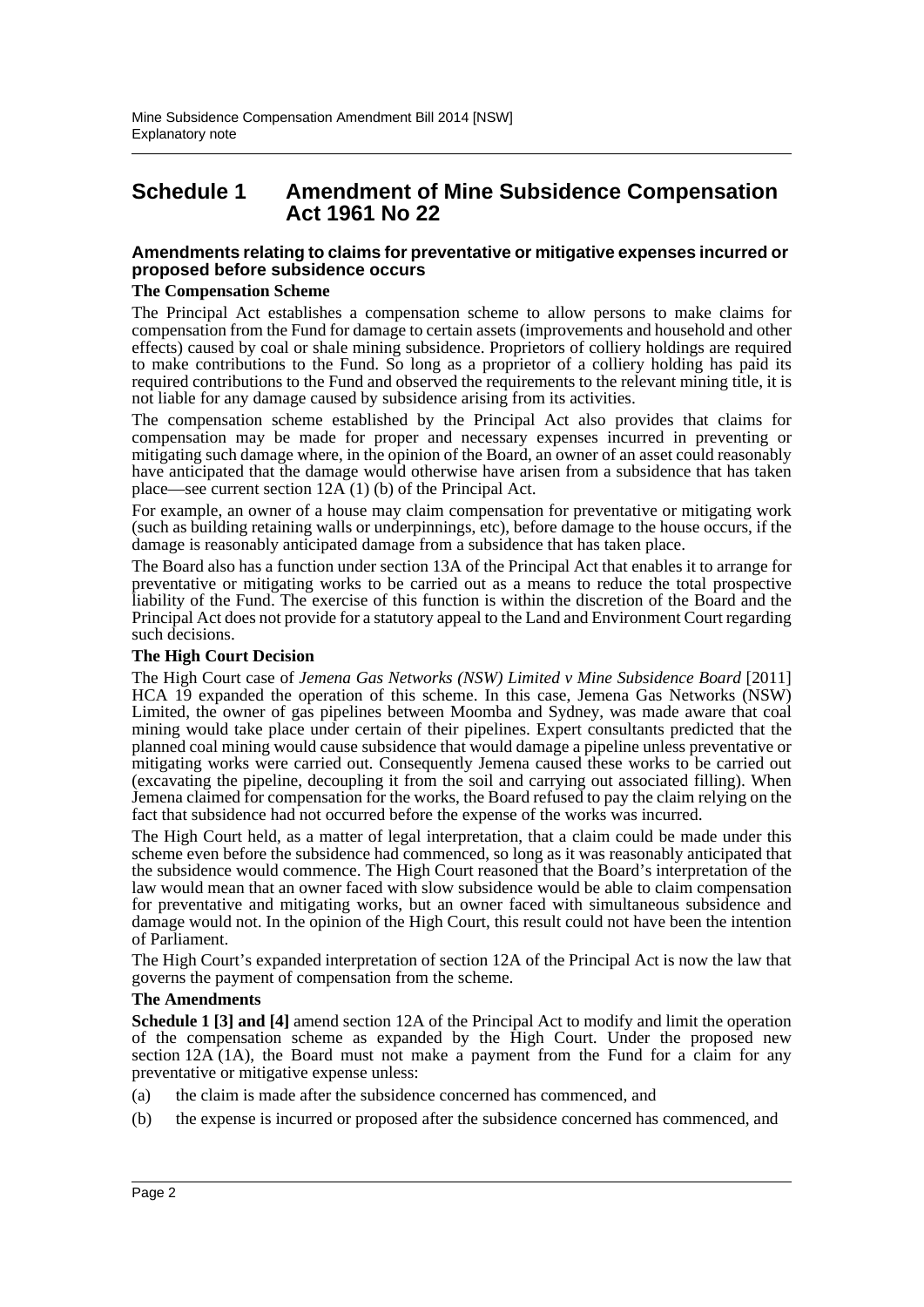- (c) at the time the expense is incurred or proposed the damage concerned is more likely than not to occur, and
- (d) the Board is satisfied that the preventative or mitigating work (or proposed preventative or mitigating work) is appropriate and necessary to prevent or mitigate the damage concerned, and
- (e) the subsidence concerned is not due to operations carried on by the owner.

**Schedule 1 [3]** also inserts proposed section 12A (1B) into the Principal Act to provide that the Board may reject a claim for preventative or mitigative expenses if the Board is of the opinion that the total preventative or mitigative expenses claimed are disproportionate to the reasonably expected total expense of repairing or replacing the improvements or household or other effects concerned if no preventative or mitigating work had been or were to be carried out.

**Schedule 1 [5] and [6]** make consequential amendments to section 12B (Appeals) of the Principal Act.

#### **Amendments relating to notification of Mine Subsidence Board decisions and reasons for decisions**

**Schedule 1 [2] and [4]** insert provisions into the Principal Act to make it clear that the Board must notify claimants of its decisions relating to claims for compensation under sections 12 and 12A of that Act and the reasons for those decisions.

#### **Amendments relating to approvals and certificates of compliance**

**Schedule 1 [7]** extends the duration of approvals to alter or erect improvements, or to subdivide land, within a mine subsidence district from 2 years to the period specified in the approval concerned, being a period of at least 2 years, but not more than 5 years, from the date of the approval.

**Schedule 1 [9]** makes it clear that the prohibition against making compensation payments from the Fund in relation to improvements that have been erected or altered, or subdivisions of land made, without the approval of the Board (or not in accordance with any such approval) extends to:

- (a) claims for preventative or mitigative expenses under section 12A of the Principal Act, and
- (b) claims relating to household or other effects fixed or attached to the unapproved improvement or damaged as a consequence of damage to the unapproved improvement, and
- (c) claims relating to improvements on land within an unapproved subdivision that were erected or altered after the land was subdivided, and
- (d) claims relating to household or other effects on land within an unapproved subdivision for the purpose of erecting or altering an improvement.

**Schedule 1 [1] and [8]** make consequential amendments.

**Schedule 1 [10]** deals with the circumstances in which the Board may issue a certificate of compliance after an improvement was altered or erected, or a subdivision of land made, in such circumstances. A certificate of compliance is for all purposes deemed to be conclusive evidence that the requirements of the Principal Act relating to the improvement or the subdivision have been complied with up to the date of the certificate.

The proposed new provisions provide that the Board may issue such a certificate if the Board is satisfied that it is appropriate to do so having regard to the circumstances of the case. However, the Board must not issue the certificate in relation to the following:

- (a) an improvement that is a residential building that was altered or erected more than 15 years before the application for the certificate was made, unless the Board is of the opinion that:
	- (i) the failure to obtain the approval was not the fault of the applicant, or
	- (ii) exceptional circumstances exist,
- (b) an improvement that is not a residential building, unless the Board is of the opinion that exceptional circumstances exist.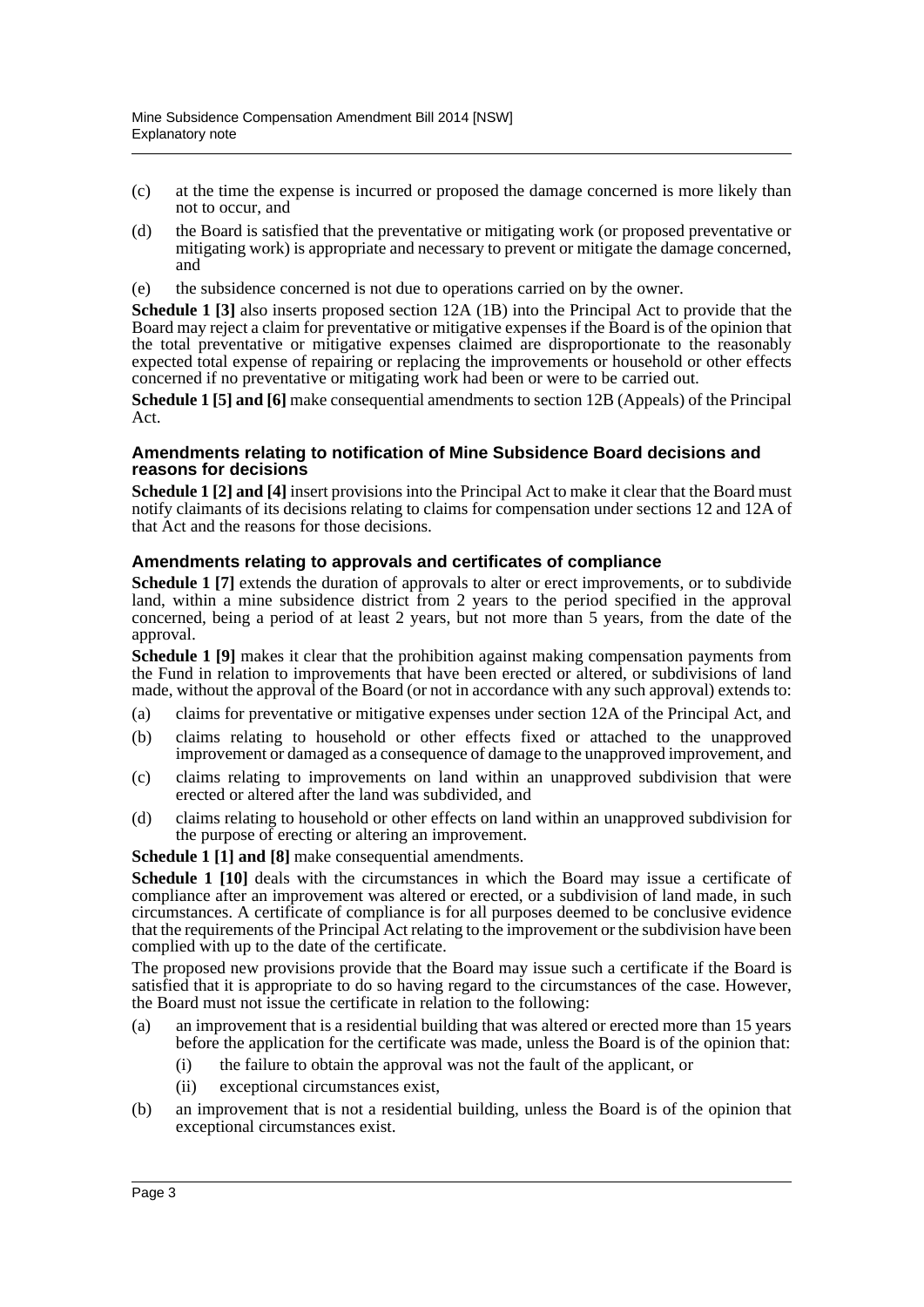#### **Amendment relating to classified roads**

**Schedule 1 [11]** inserts a provision into the Principal Act to make it clear that Roads and Maritime Services (**RMS**) may make claims for compensation under sections 12 and 12A of the Principal Act in relation to any classified road as if RMS were the owner of the road and payments may be made from the Fund to RMS accordingly.

#### **Savings and transitional amendments**

**Schedule 1 [12] and [13]** contain savings and transitional amendments. **Schedule 1 [12]** enables regulations of a savings or transitional nature to be made. **Schedule 1 [13]** provides that the proposed amendments to sections 12A and 15 (5) (b) of the Principal Act by the proposed Act are to be taken to have commenced on the date that the Bill for the proposed Act was first introduced into Parliament (the *introduction date*). However, those provisions, as in force immediately before the introduction date, continue to apply in relation to the following:

- (a) a claim lodged with the Board before the introduction date,
- (b) a claim lodged with the Board after the introduction date in relation to an expense incurred before that date.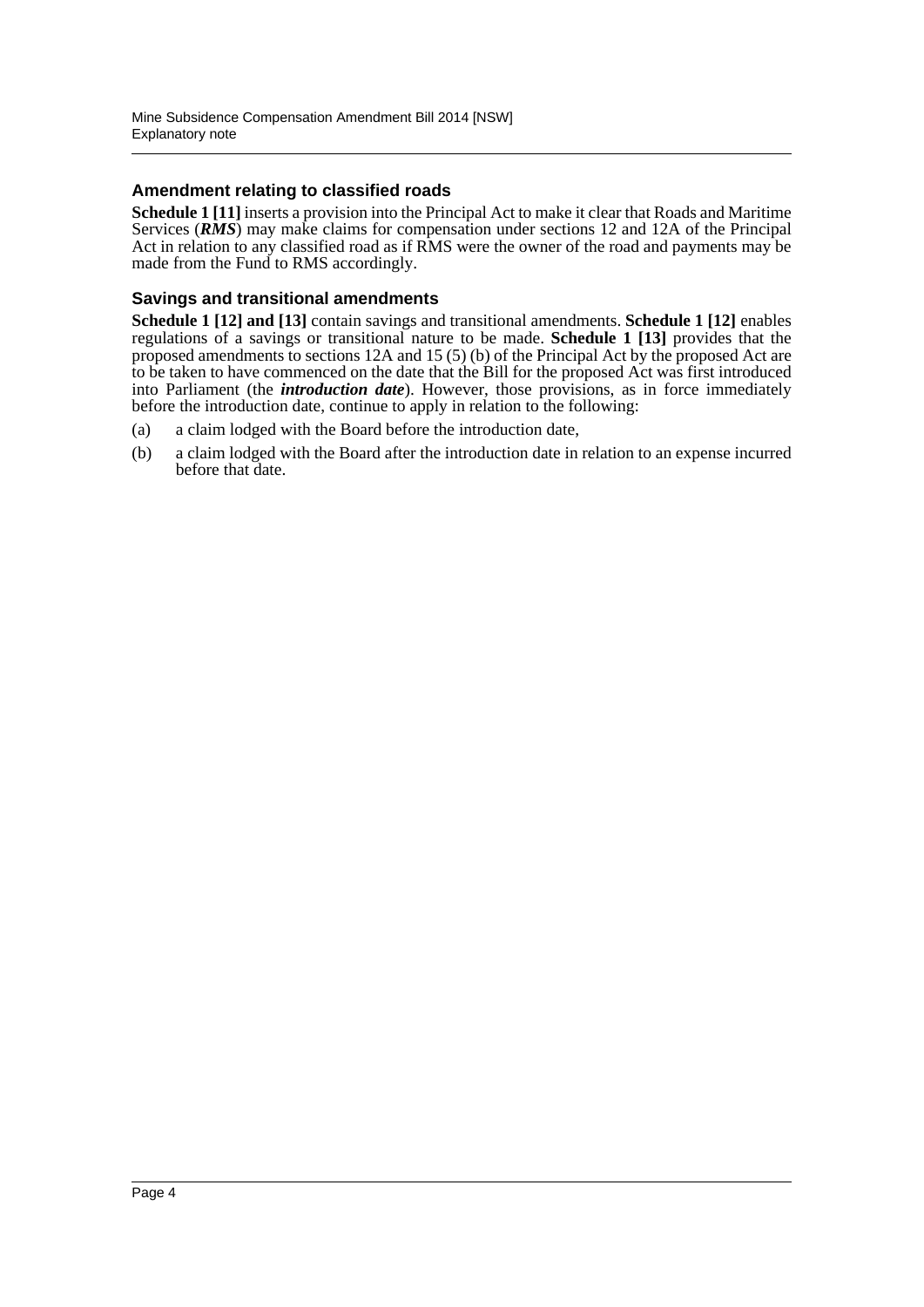First print

Page



New South Wales

# **Mine Subsidence Compensation Amendment Bill 2014**

## **Contents**

[1 Name of Act](#page-6-0) 2

|            | 2 Commencement                                           |  |
|------------|----------------------------------------------------------|--|
| Schedule 1 | Amendment of Mine Subsidence Compensation Act 1961 No 22 |  |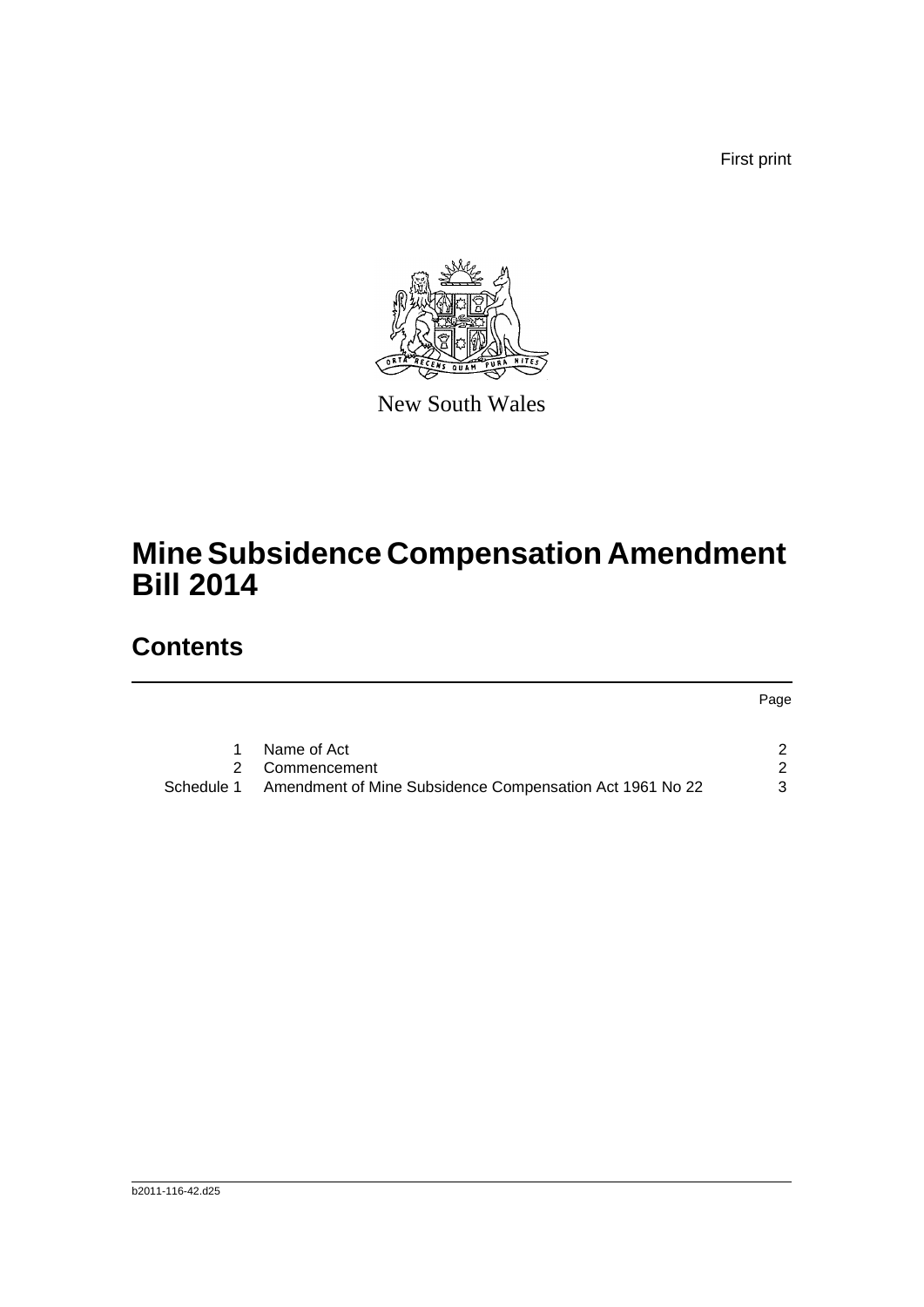

New South Wales

# **Mine Subsidence Compensation Amendment Bill 2014**

No , 2014

### **A Bill for**

An Act to make miscellaneous amendments to the *Mine Subsidence Compensation Act 1961* relating to claims for compensation under that Act; and for other purposes.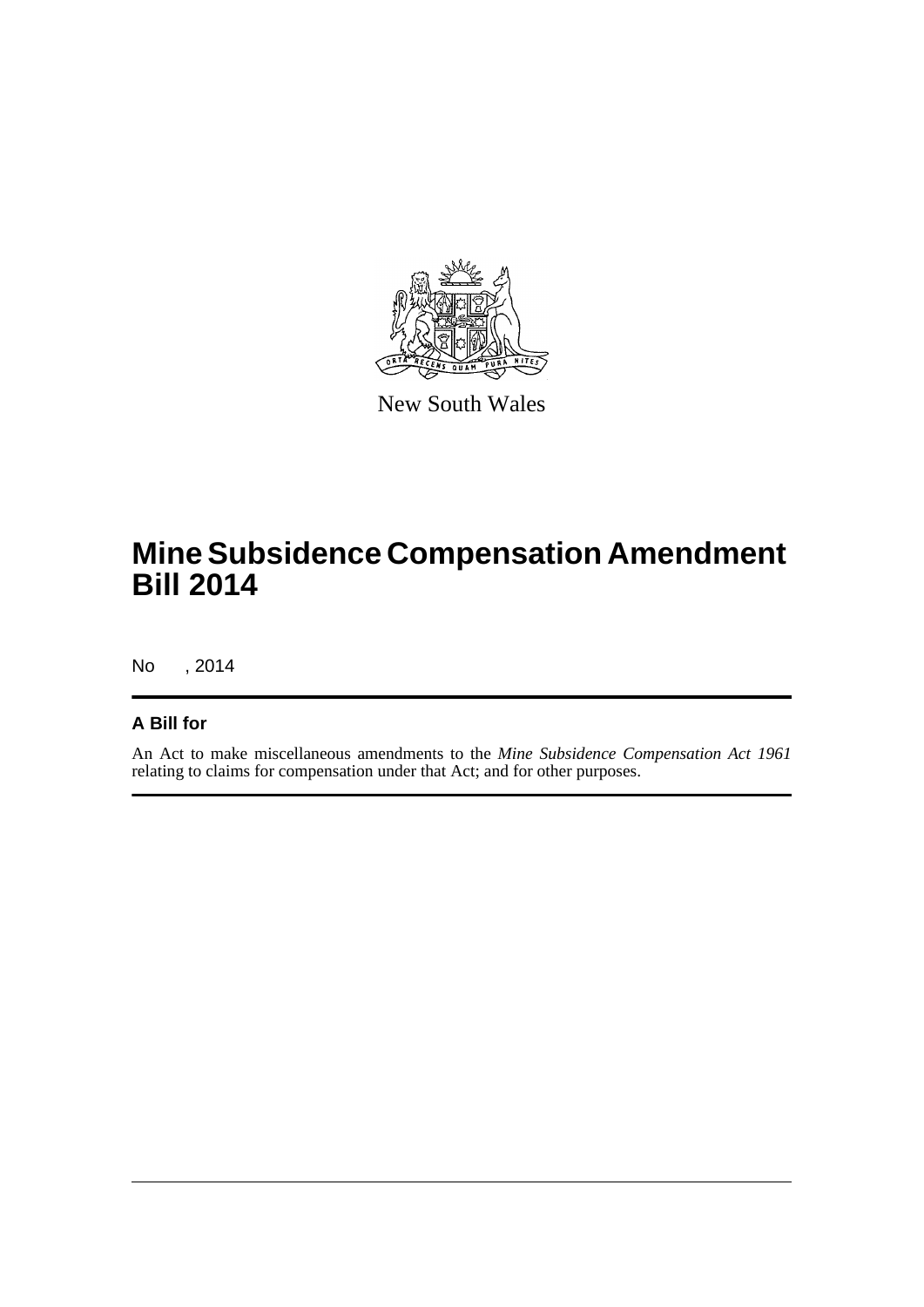Mine Subsidence Compensation Amendment Bill 2014 [NSW]

<span id="page-6-1"></span><span id="page-6-0"></span>

| The Legislature of New South Wales enacts: |                                                                                                                           |
|--------------------------------------------|---------------------------------------------------------------------------------------------------------------------------|
|                                            | $\mathcal{P}$                                                                                                             |
|                                            | 3                                                                                                                         |
| <b>Commencement</b>                        |                                                                                                                           |
|                                            | 5                                                                                                                         |
|                                            | This Act is the Mine Subsidence Compensation Amendment Act 2014.<br>This Act commences on the date of assent to this Act. |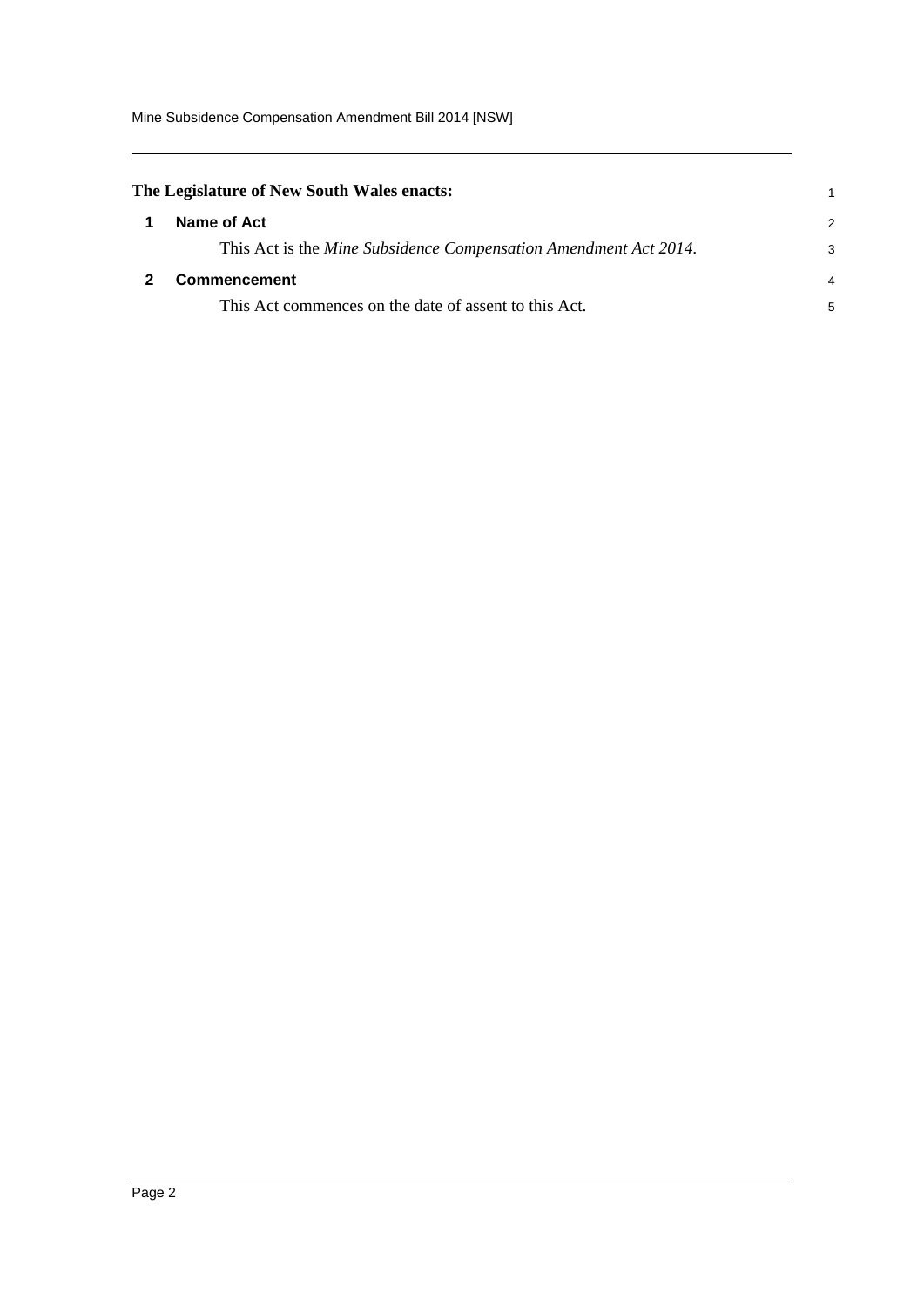<span id="page-7-0"></span>

| <b>Schedule 1</b> |                                 | Act 1961 No 22                                                                                        | <b>Amendment of Mine Subsidence Compensation</b>                                                                                                                                                                                                                                                                                                              | 1<br>2                     |  |  |
|-------------------|---------------------------------|-------------------------------------------------------------------------------------------------------|---------------------------------------------------------------------------------------------------------------------------------------------------------------------------------------------------------------------------------------------------------------------------------------------------------------------------------------------------------------|----------------------------|--|--|
| [1]               | <b>Section 4 Definitions</b>    |                                                                                                       |                                                                                                                                                                                                                                                                                                                                                               | 3                          |  |  |
|                   |                                 | Insert at the end of the section:                                                                     |                                                                                                                                                                                                                                                                                                                                                               |                            |  |  |
|                   | (2)                             |                                                                                                       | Notes included in this Act do not form part of this Act.                                                                                                                                                                                                                                                                                                      | 5                          |  |  |
| [2]               |                                 |                                                                                                       | Section 12 Claims for damage arising out of subsidence                                                                                                                                                                                                                                                                                                        | 6                          |  |  |
|                   |                                 | Insert after section $12(2)$ :                                                                        |                                                                                                                                                                                                                                                                                                                                                               | $\overline{7}$             |  |  |
|                   | (3)                             | The Board must notify the claimant of its decision about a claim and the<br>reasons for its decision. |                                                                                                                                                                                                                                                                                                                                                               |                            |  |  |
| [3]               |                                 |                                                                                                       | Section 12A Claims arising out of actions to prevent or mitigate damage                                                                                                                                                                                                                                                                                       | 10                         |  |  |
|                   |                                 | Omit section 12A (1). Insert instead:                                                                 |                                                                                                                                                                                                                                                                                                                                                               | 11                         |  |  |
|                   | (1)                             |                                                                                                       | The following claims may be made under this Act for payment from the Fund:                                                                                                                                                                                                                                                                                    | 12                         |  |  |
|                   |                                 | (a)                                                                                                   | a claim for compensation for damage incurred as a result of the exercise<br>by the Board of its powers under section 13A,                                                                                                                                                                                                                                     | 13<br>14                   |  |  |
|                   |                                 | (b)                                                                                                   | a claim for preventative or mitigative expenses.                                                                                                                                                                                                                                                                                                              | 15                         |  |  |
|                   | (1A)                            |                                                                                                       | The Board must not make a payment from the Fund for a claim for any<br>preventative or mitigative expense unless:                                                                                                                                                                                                                                             | 16<br>17                   |  |  |
|                   |                                 | (a)                                                                                                   | the claim is made after the subsidence concerned has commenced, and                                                                                                                                                                                                                                                                                           | 18                         |  |  |
|                   |                                 | (b)<br>commenced, and                                                                                 | the expense is incurred or proposed after the subsidence concerned has                                                                                                                                                                                                                                                                                        | 19<br>20                   |  |  |
|                   |                                 | (c)                                                                                                   | at the time the expense is incurred or proposed the damage concerned is<br>more likely than not to occur, and                                                                                                                                                                                                                                                 | 21<br>22                   |  |  |
|                   |                                 | (d)                                                                                                   | the Board is satisfied that the preventative or mitigating work (or<br>proposed preventative or mitigating work) is appropriate and necessary<br>to prevent or mitigate the damage concerned, and                                                                                                                                                             | 23<br>24<br>25             |  |  |
|                   |                                 | (e)<br>owner.                                                                                         | the subsidence concerned is not due to operations carried on by the                                                                                                                                                                                                                                                                                           | 26<br>27                   |  |  |
|                   | (1B)                            |                                                                                                       | The Board may reject a claim if the Board is of the opinion that the total<br>preventative or mitigative expenses claimed are disproportionate to the<br>reasonably expected total expense of repairing or replacing the improvements<br>or household or other effects concerned if no preventative or mitigating work<br>had been or were to be carried out. | 28<br>29<br>30<br>31<br>32 |  |  |
| [4]               | Section 12A (4)–(6)             |                                                                                                       |                                                                                                                                                                                                                                                                                                                                                               |                            |  |  |
|                   | Insert after section $12A(3)$ : |                                                                                                       |                                                                                                                                                                                                                                                                                                                                                               |                            |  |  |
|                   | (4)                             | this section.                                                                                         | The Board may determine the amount of payment in response to a claim under                                                                                                                                                                                                                                                                                    | 35<br>36                   |  |  |
|                   | (5)                             | reasons for its decision.                                                                             | The Board must notify the claimant of its decision about a claim and the                                                                                                                                                                                                                                                                                      | 37<br>38                   |  |  |
|                   | (6)                             |                                                                                                       | In this section, <i>preventative or mitigative expense</i> means an expense incurred<br>or proposed by or on behalf of the owner of improvements or household or<br>other effects in preventing or mitigating damage to those improvements or<br>household or other effects arising from subsidence.                                                          | 39<br>40<br>41<br>42       |  |  |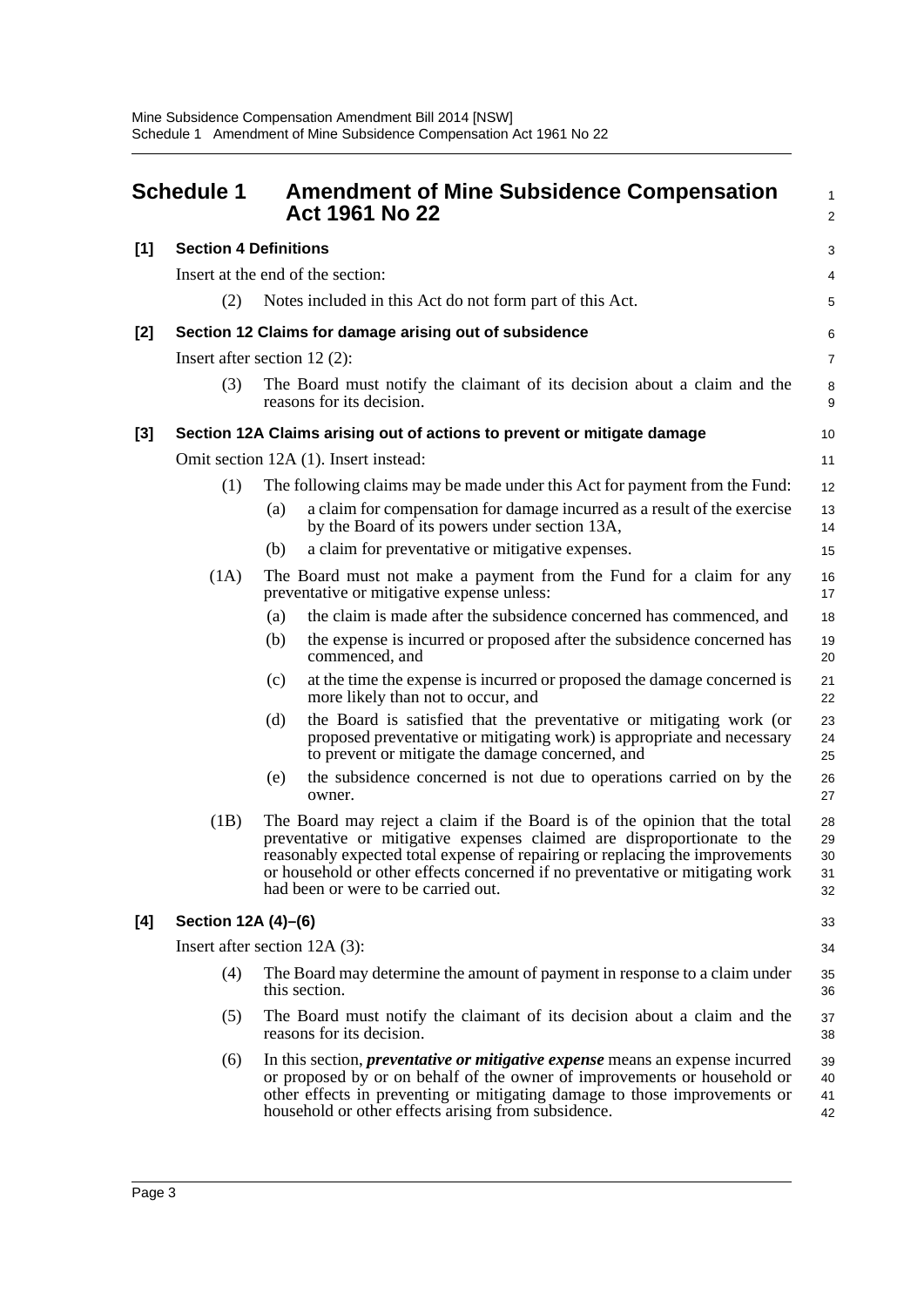| $[5]$  | <b>Section 12B Appeals</b>             |                                     |                                                                                                                                                                                                                                                                                                                                                                                                                                             | $\mathbf{1}$                     |  |
|--------|----------------------------------------|-------------------------------------|---------------------------------------------------------------------------------------------------------------------------------------------------------------------------------------------------------------------------------------------------------------------------------------------------------------------------------------------------------------------------------------------------------------------------------------------|----------------------------------|--|
|        |                                        |                                     | Omit "or could reasonably have been anticipated" from section 12B (a).                                                                                                                                                                                                                                                                                                                                                                      | 2                                |  |
| [6]    | Section 12B (c)                        |                                     |                                                                                                                                                                                                                                                                                                                                                                                                                                             | 3                                |  |
|        |                                        |                                     | Insert at the end of section 12B (b):                                                                                                                                                                                                                                                                                                                                                                                                       | 4                                |  |
|        |                                        |                                     | , or                                                                                                                                                                                                                                                                                                                                                                                                                                        | $\,$ 5 $\,$                      |  |
|        |                                        | (c)                                 | to reject a claim because of a matter specified in section 12A (1A)<br>or $(1B)$ .                                                                                                                                                                                                                                                                                                                                                          | $\,6$<br>$\overline{7}$          |  |
| $[7]$  |                                        |                                     | <b>Section 15 Mine subsidence districts</b>                                                                                                                                                                                                                                                                                                                                                                                                 | 8                                |  |
|        |                                        |                                     | Omit "2 years after the date of the approval" from section 15 (3A).                                                                                                                                                                                                                                                                                                                                                                         | 9                                |  |
|        |                                        |                                     | Insert instead "the period specified in the approval (being a period that expires at least<br>2 years, but not more than 5 years, after the date of the approval)".                                                                                                                                                                                                                                                                         | 10<br>11                         |  |
| [8]    | <b>Section 15 (5)</b>                  |                                     |                                                                                                                                                                                                                                                                                                                                                                                                                                             | 12                               |  |
|        |                                        |                                     | Insert "(a contravening improvement or contravening subdivision)" after "this section".                                                                                                                                                                                                                                                                                                                                                     | 13                               |  |
| [9]    | Section 15 (5) (b)                     |                                     |                                                                                                                                                                                                                                                                                                                                                                                                                                             | 14                               |  |
|        |                                        | Omit the paragraph. Insert instead: |                                                                                                                                                                                                                                                                                                                                                                                                                                             |                                  |  |
|        |                                        | (b)                                 | no claim under section 12 or 12A is to be dealt with or any payment<br>made under this Act in respect of the following:                                                                                                                                                                                                                                                                                                                     | 16<br>17                         |  |
|        |                                        |                                     | any contravening improvement, any household or other effects<br>(i)<br>fixed or attached to a contravening improvement or any<br>household or other effects damaged as a consequence of damage<br>to a contravening improvement,                                                                                                                                                                                                            | 18<br>19<br>20<br>21             |  |
|        |                                        |                                     | Note. For example, no claim may be made in respect of items placed in<br>or around an unapproved house that are damaged by the collapse of that<br>house.                                                                                                                                                                                                                                                                                   | 22<br>23<br>24                   |  |
|        |                                        |                                     | any improvement on land within a contravening subdivision that<br>(ii)<br>was erected or altered after the land was subdivided,                                                                                                                                                                                                                                                                                                             | 25<br>26                         |  |
|        |                                        |                                     | (iii)<br>any household or other effects on land within a contravening<br>subdivision for the purpose of erecting or altering<br>an<br>improvement.                                                                                                                                                                                                                                                                                          | 27<br>28<br>29                   |  |
|        |                                        |                                     | Note. The Board may issue a certificate of compliance under section 15B (3A)<br>in respect of an improvement or a subdivision of land that was erected or made<br>without the approval of the Board. The certificate of compliance is for all<br>purposes deemed to be conclusive evidence that the requirements of this Act<br>relating to the improvement or the subdivision had been complied with up to the<br>date of the certificate. | 30<br>31<br>32<br>33<br>34<br>35 |  |
| $[10]$ |                                        |                                     | <b>Section 15B Certificates of compliance</b>                                                                                                                                                                                                                                                                                                                                                                                               | 36                               |  |
|        | Omit section 15B (3A). Insert instead: |                                     |                                                                                                                                                                                                                                                                                                                                                                                                                                             | 37                               |  |
|        | (3A)                                   |                                     | The Board may also issue a certificate under this section in respect of an<br>improvement that was altered or erected, or a subdivision of land that was<br>made, without the approval of the Board if the Board is satisfied that it is<br>appropriate to do so having regard to the circumstances of the case.                                                                                                                            | 38<br>39<br>40<br>41             |  |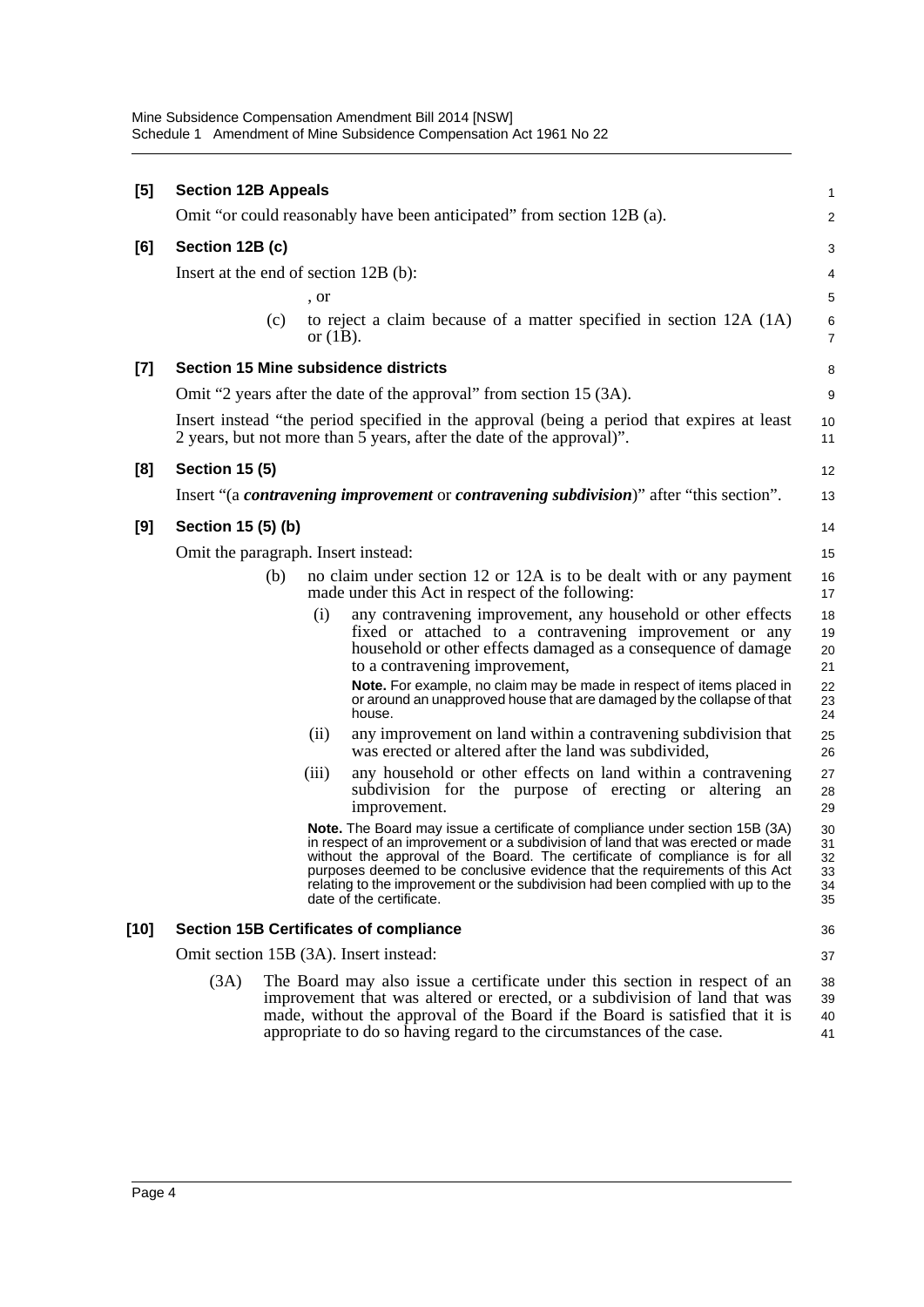| (3B)   |                          |                   | following:                                 | The Board must not issue a certificate under subsection (3A) in relation to the                                                                                                                                                                     | $\mathbf{1}$<br>$\overline{2}$ |
|--------|--------------------------|-------------------|--------------------------------------------|-----------------------------------------------------------------------------------------------------------------------------------------------------------------------------------------------------------------------------------------------------|--------------------------------|
|        |                          |                   | (a)                                        | an improvement that is a residential building that was altered or erected<br>more than 15 years before the application for the certificate was made,<br>unless the Board is of the opinion that:                                                    | 3<br>$\overline{4}$<br>5       |
|        |                          |                   |                                            | (i)<br>the failure to obtain the approval was not the fault of the<br>applicant, or                                                                                                                                                                 | 6<br>$\overline{7}$            |
|        |                          |                   |                                            | (ii)<br>exceptional circumstances exist,                                                                                                                                                                                                            | 8                              |
|        |                          |                   | (b)                                        | an improvement that is not a residential building, unless the Board is of<br>the opinion that exceptional circumstances exist.                                                                                                                      | 9<br>10                        |
| $[11]$ |                          | <b>Section 22</b> |                                            |                                                                                                                                                                                                                                                     | 11                             |
|        | Insert after section 21: |                   |                                            |                                                                                                                                                                                                                                                     | 12                             |
|        | 22                       |                   | <b>Claims relating to classified roads</b> |                                                                                                                                                                                                                                                     |                                |
|        |                          | (1)               |                                            | Without limiting section 64 of the <i>Roads Act 1993</i> , RMS may make a claim<br>under section 12 or 12A in relation to any classified road as if RMS were the<br>owner of the road and payments may be made from the Fund to RMS<br>accordingly. | 14<br>15<br>16<br>17           |
|        |                          | (2)               |                                            | In this section, <i>classified road</i> and RMS have the same meanings that they<br>have in the <i>Roads Act 1993</i> .                                                                                                                             | 18<br>19                       |
| [12]   |                          |                   |                                            | Schedule 1 Savings, transitional and other provisions                                                                                                                                                                                               | 20                             |
|        |                          |                   |                                            | Insert before Part 1 of the Schedule:                                                                                                                                                                                                               | 21                             |
|        |                          |                   |                                            | <b>Part 1A Preliminary</b>                                                                                                                                                                                                                          | 22                             |
|        | 1Α                       |                   | <b>Regulations</b>                         |                                                                                                                                                                                                                                                     | 23                             |
|        |                          | (1)               |                                            | The regulations may contain provisions of a savings or transitional nature<br>consequent on the enactment of this Act or any Act that amends this Act.                                                                                              | 24<br>25                       |
|        |                          | (2)               |                                            | Any such provision may, if the regulations so provide, take effect from the<br>date of assent to the Act concerned or a later date.                                                                                                                 | 26<br>27                       |
|        |                          | (3)               |                                            | To the extent to which any such provision takes effect from a date that is<br>earlier than the date of its publication on the NSW legislation website, the<br>provision does not operate so as:                                                     | 28<br>29<br>30                 |
|        |                          |                   | (a)                                        | to affect, in a manner prejudicial to any person (other than the State or<br>an authority of the State), the rights of that person existing before the<br>date of its publication, or                                                               | 31<br>32<br>33                 |
|        |                          |                   | (b)                                        | to impose liabilities on any person (other than the State or an authority                                                                                                                                                                           | 34<br>35                       |
|        |                          |                   |                                            | of the State) in respect of anything done or omitted to be done before the<br>date of its publication.                                                                                                                                              | 36                             |